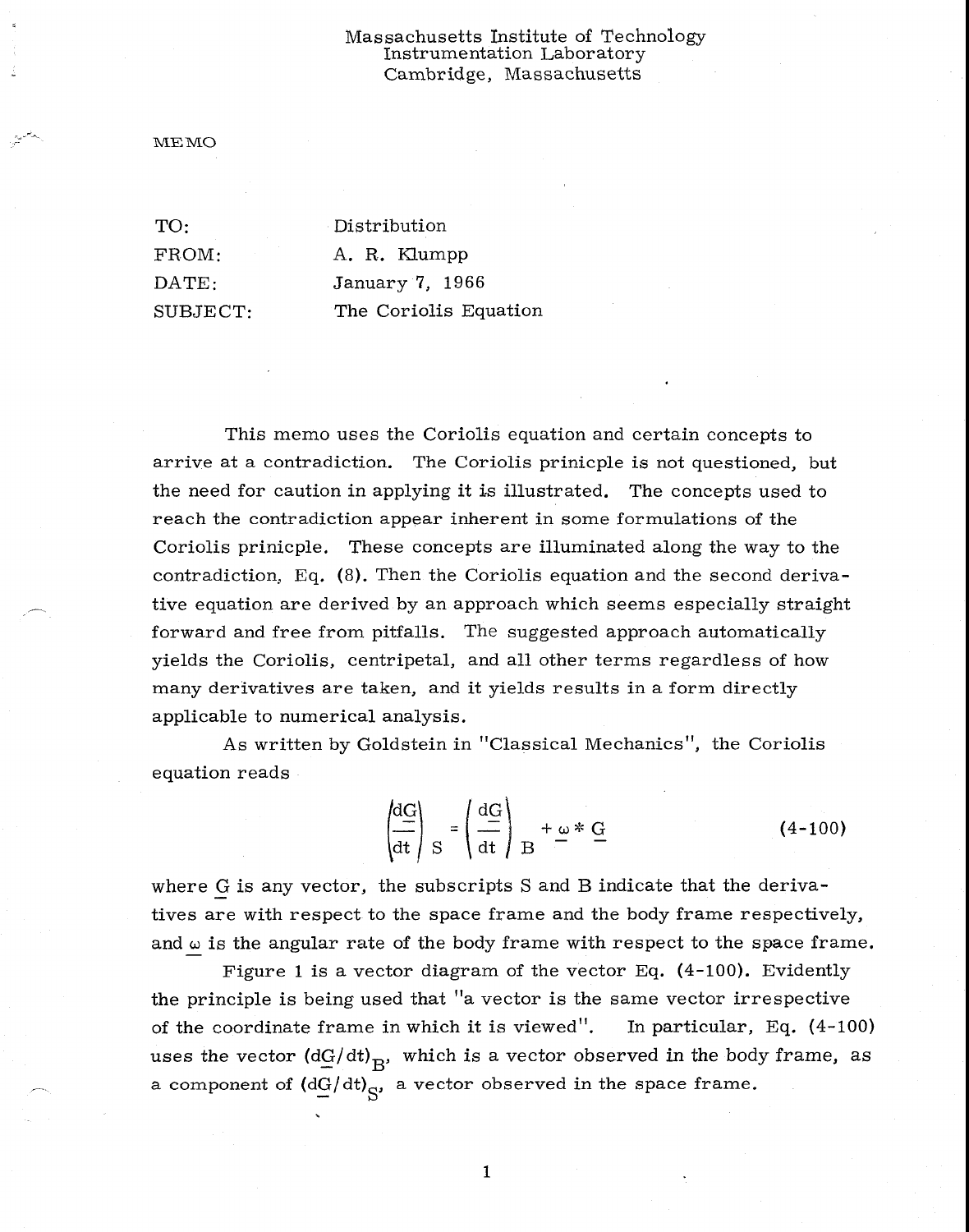

## VECTOR DIAGRAM OF THE CORIOLIS EQUATION  $F16$  $\mathbf{1}$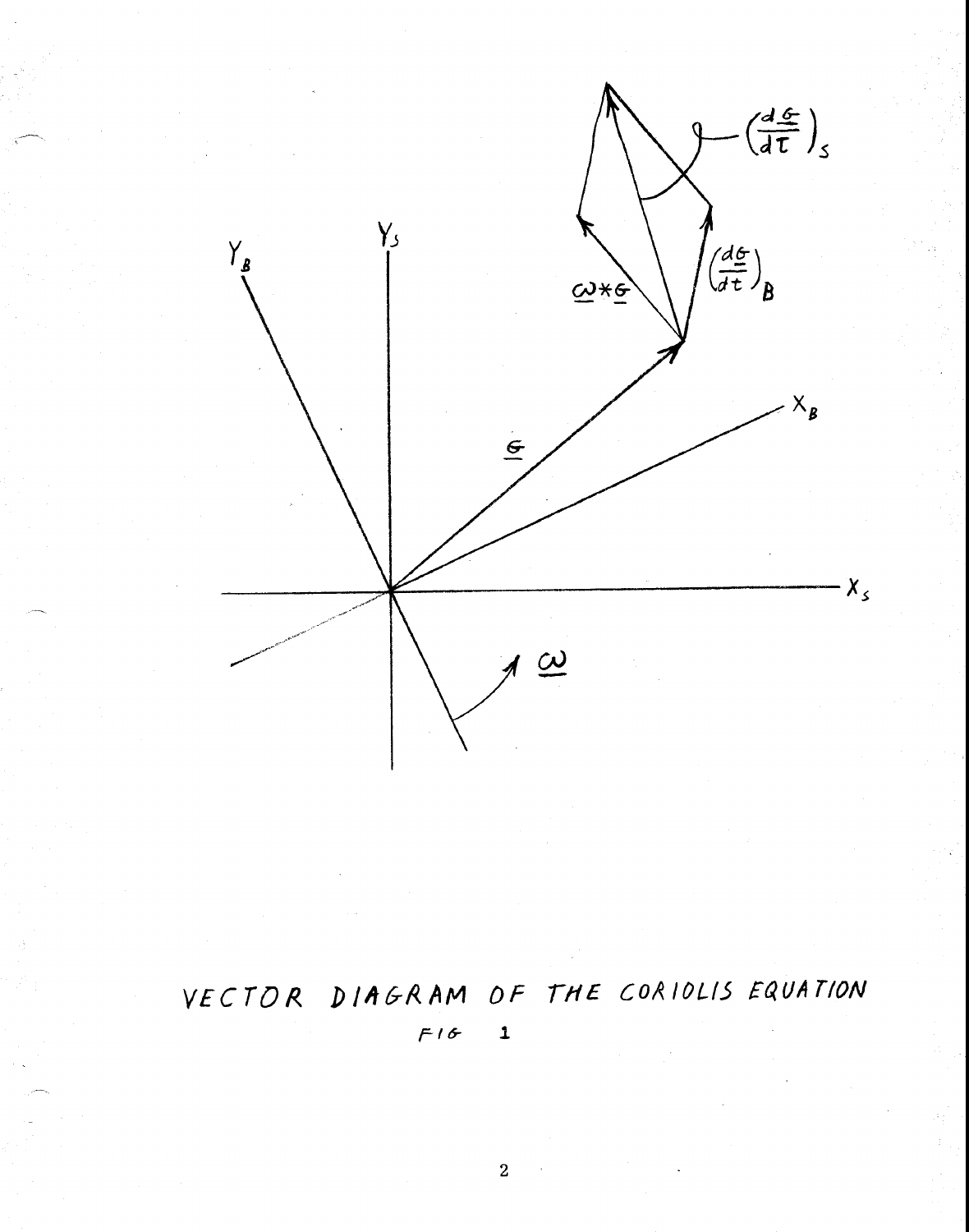The principle of the irrelevance of the coordinate frame can be symbolically expressed as follows,

$$
\underline{V}^{\mathbf{S}} = \underline{V}^{\mathbf{B}}
$$
 (1)

where V is any vector, and the superscripts indicate the frame in which the vector  $\underline{V}$  is viewed; they do not indicate that components are taken, Eq. (1) is a so called "vector equation". The superscripts are not to be confused with the subscripts used in Eq. (4-100) which indicate the coordinate frame with respect to which the derivatives are observed.

Applying the above principle to the vector  $\underline{G}$  at two times  $\mathrm{T}_1$  and  $\mathrm{T}_2$  we have

$$
\underline{G}^{\mathrm{S}}|_{t} = \mathrm{T}_{1} \cdot \underline{G}^{\mathrm{B}}|_{t} = \mathrm{T}_{1} \tag{2}
$$

and

$$
\underline{G}^{\mathrm{S}}|_{t = T_2} = \underline{G}^{\mathrm{B}}|_{t = T_2} \tag{3}
$$

But the left member of Eq. (3) is given by

$$
\underline{G}^{S}|_{t = T_2} = \underline{G}^{S}|_{t = T_1} + \int_{T_1}^{T_2} \left( \frac{dG}{dt} \right)_{S} dt. \tag{4}
$$

Similarly the right member of Eq. (3) is given by

$$
\underline{G}^{B}|_{t = T_2} = \underline{G}^{B}|_{t = T_1} + \int_{T_1}^{T_2} \left(\frac{dG}{dt}\right)_{B} dt.
$$
 (5)

Substituting Eqs.(4) and (5) into Eq. (3) yields

$$
\underline{G}^{S}|_{t} = T_1 + \int_{T_1}^{T_2} \left( \frac{dG}{dt} \right)_{S} dt = \underline{G}^{B}|_{t} = T_1 + \int_{T_1}^{T_2} \left( \frac{dG}{dt} \right)_{B} dt. \tag{6}
$$

Subtracting Eq. (2) from Eq. (6) yields

$$
\int_{T_1}^{T_2} \left( \frac{dG}{dt} \right)_S dt = \int_{T_1}^{T_2} \left( \frac{dG}{dt} \right)_B dt. \tag{7}
$$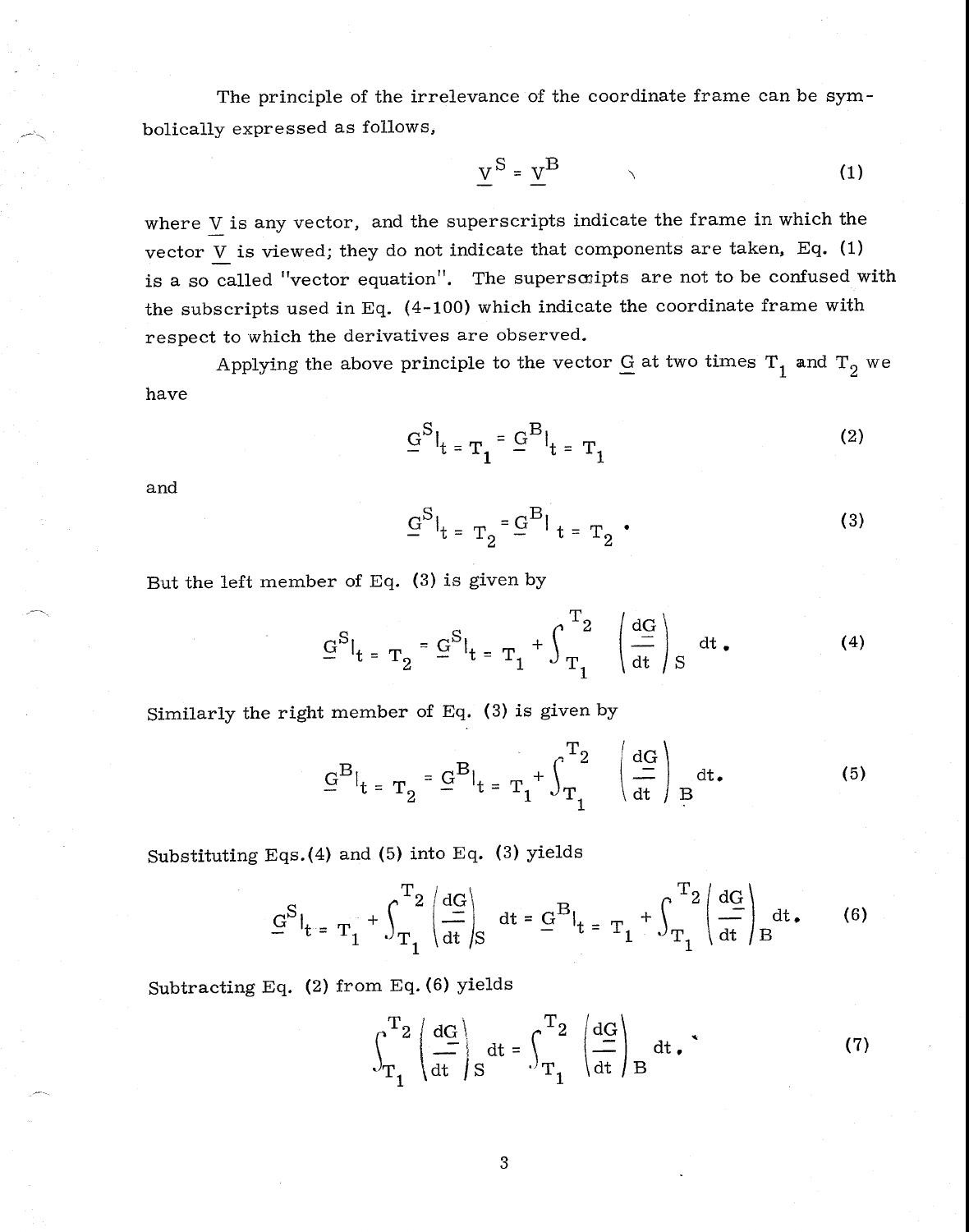Substituting Eq. (4-100) into the left side of Eq. (7) yields

$$
\int_{T_1}^{T_2} \left( \left( \frac{dG}{dt} \right)_B + \underline{\omega} * \underline{G} \right) dt = \int_{T_1}^{T_2} \left( \frac{dG}{dt} \right)_B dt , \qquad (8)
$$

which is not an equality.

The difficulty obviously arises from the literal application of two apparently conflicting concepts which are:

- 1. A vector is the same vector irrespective of the coordinate frame in which it is viewed.
- 2. The derivative of a vector is different in coordinate frames which have relative rotation rates.

Both concepts appear to be inherent in Eq. (4-100).

No difficulty will arise if Eq. (1) is permitted only when modified to include the appropriate transformation.

If this is done, any number of derivatives of Eq. (1) may be taken and the coriolis, centripetal, and other terms will automatically appear. Furthermore the resulting equations will be in a form appropriate for numerical analysis, which Eq. (4-100) generally is not.

Thus modifying Eq. (1),

$$
V_S = C V_B \tag{9}
$$

where the subscripts S and B indicate observation in the space and body frame respectively, and C is the transformation to the space frame. Taking derivatives yields

$$
\dot{V}_{S} = C \dot{V}_{B} + \dot{C} V_{B} \tag{10}
$$

It may be proven by taking limits, without using the Coriolis equation, that the derivative of a direction cosine matrix C is given by

$$
\mathbf{C} = \mathbf{C} \left[ \underline{\omega}_{\mathbf{B}} \right] \tag{11}
$$

where  $[\omega_B]$  is the cross product matrix of the vector  $\omega_B$  defined such that